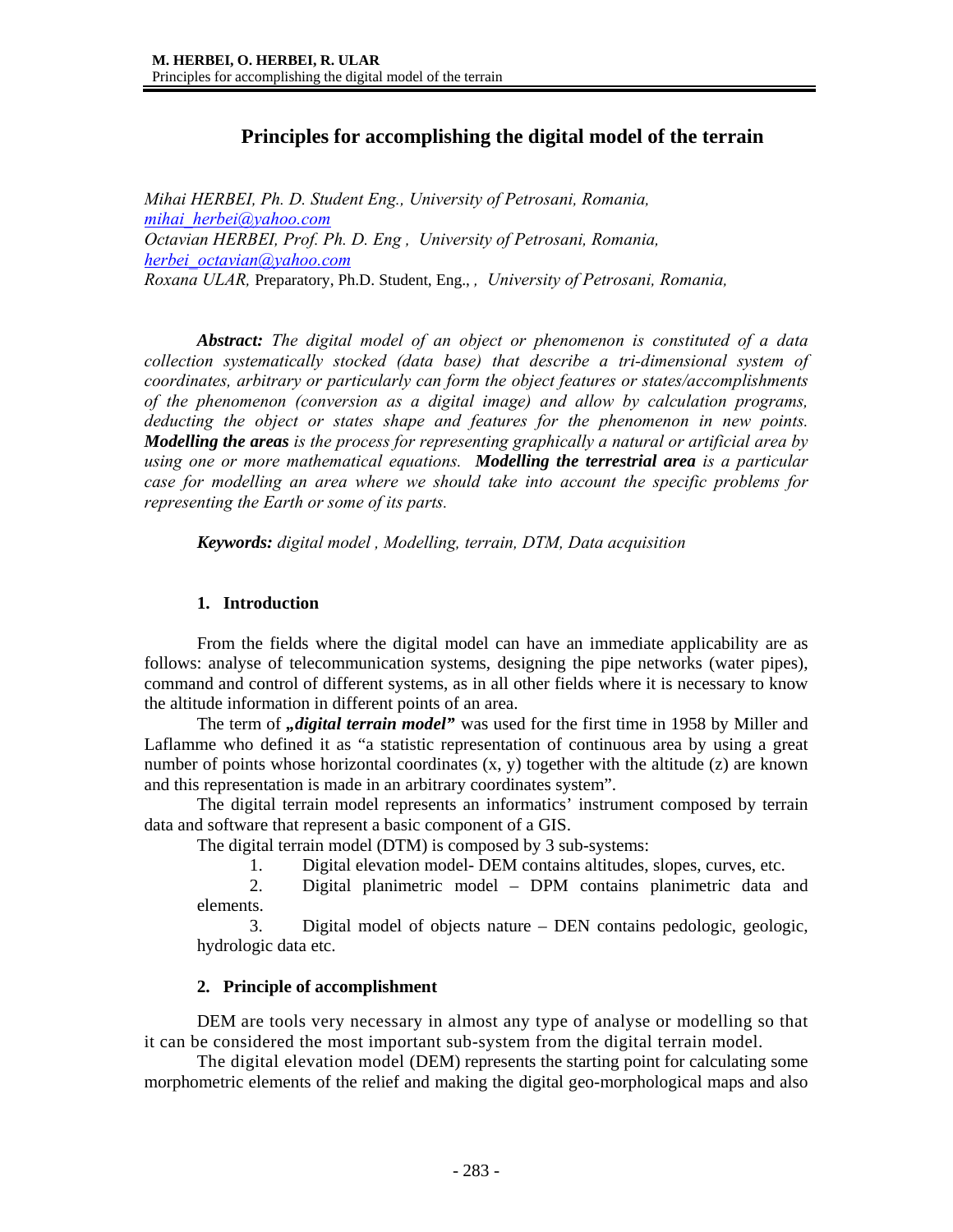for spatial and mathematical analyse, methods specific for GIS in order to solve some theoretical and practical problems of geography and not only of it.

DEM is constituted of an order of information regarding the planimetric position and altitude of some points that describe the configuration of spatial development of relief structures and facilitates to be rebuilt their area in new points.

An DEM describe an area by using a function  $z=f(x,y)$ , so for a position of x,y from the field can be determined by a single value of z.



## **2.1. Stages of making a DTM**

Fig. 1 Principle of making a DTM

For elaborating a digital terrain model and using it in the future has the following stages:

1. **GENERATING A DTM** that consists in supplying initial data and building the digital model. This stage represents an important phase because the existence of the errors introduced in the stage of supplying the data will exist also in DTM and will commit the whole process of spatial analyse.

2. **MANIPULATING THE DTM**: correcting the errors and updating the model, filtrating operations, combining more models come from different sources or periods, transforming the model structure (TIN – raster and vice versa);

3. **INTERPRETING THE DTM**: analysing the model and extracting the useful information;

4. **VISUALISING THE DTM**: graphic presentation of DTM (2D representation, 3D representation, animation, etc.), this stage being linked to the previous one;

5. **EXPLOITING THE DTM**: developing the specific applications for the wanted field.

Generating the DTM refers to **the way of data acquisition**, to making the model by using different **interposing methods** and also **choosing the structure of data representation (raster or TIN)**.

**Data acquisition** represents the process to be obtained the data from an exterior source of GIS and transforming them in a specific digital form.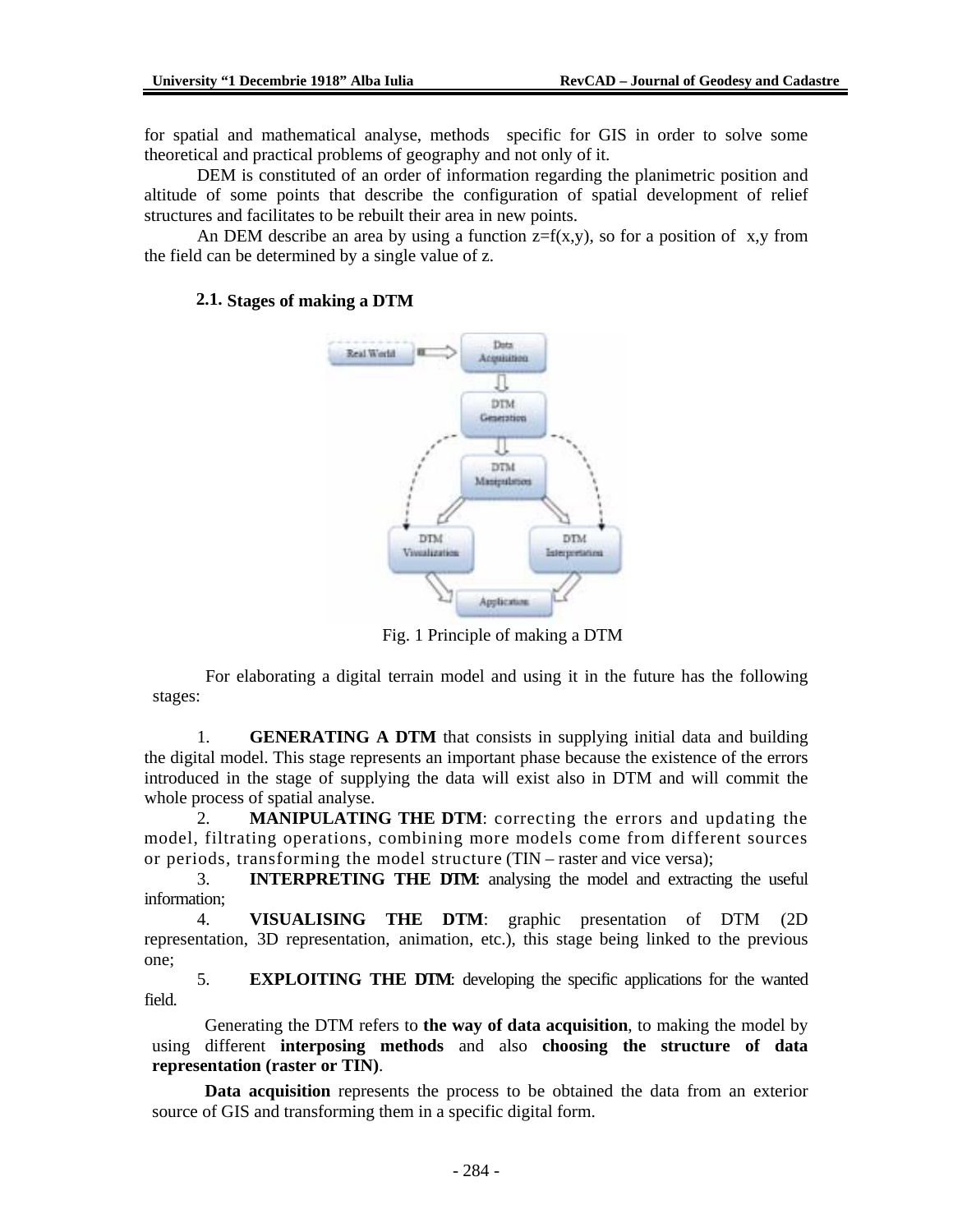It can be met three main groups of **data acquisition methods** as follows:

 $\checkmark$  Photogram metric methods based on using the analogical equipments and digital photogram metric stations. There are used for the great/average scale projects. The error increases once with fragmenting the relief and with the slope.

### o **Advantages:**

• the data are obtained very easy and it allows to obtain some DTM very precisely;

• the possibility of eliminating the redundant data in the moment of data acquisition, their density being able to be adapted to the complexity of the relief;

• there can be obtained some data also for the regions for which the other methods cannot be applied (areas for which there are no topographic maps, areas where the access is forbidden due to some political or military causes and areas with very difficult terrain).

#### o **Disadvantage:**

• price that, even if it is smaller than the one of a topographic survey for the same surface, remains still big for many users;

• data precision which can be different depending the relief of terrestrial surface: the errors are greater for the mountain areas that represent great vibrations of morphometric values (especially the slope) in comparison with the field areas.

 $\checkmark$  **Topographic methods** based on using total stations. They are used for small scale projects. This method cannot be applied for very difficult areas.

#### o **Advantage:**

• allow to be obtained some very exact data used for obtaining some precise models;

• it can be surprised in detail the "key elements" of the relief (abrupt areas, picks) which lead to increasing the quality of terrain representation;

#### o **Disadvantage:**

• long time – to make the topographic surveys – in spite of modern equipments – and possibility of using this method only for small areas;

• very difficult of being used (sometime even impossible) in difficult areas (mountain areas) or where the access is forbidden (for example military conflicts).

A particular case of this method consists in making the **topographic surveys** by using GPS that is an economical alternative of the classic topographic surveys.

### o **Advantages:**

• by using modern equipments it can be obtained good data that lead to obtaining some great accurate MNT;

• it is the possibility to memorise a great number of data and even of GPS connection to PC for downloading the data direct into GIS.

### o **Disadvantage:**

this method can be applied also for small areas;

• the GPS can be used only for open areas. For the forests, valleys, near mountains, into the caves and near the buildings the satellite signal is small and GPS receivers cannot be used.

 $\checkmark$  **Digitising methods** of the cartographic products where the level curves on the maps and plans are transformed in files of planimetric coordinates  $(x,y)$  and altitudes  $(z)$ .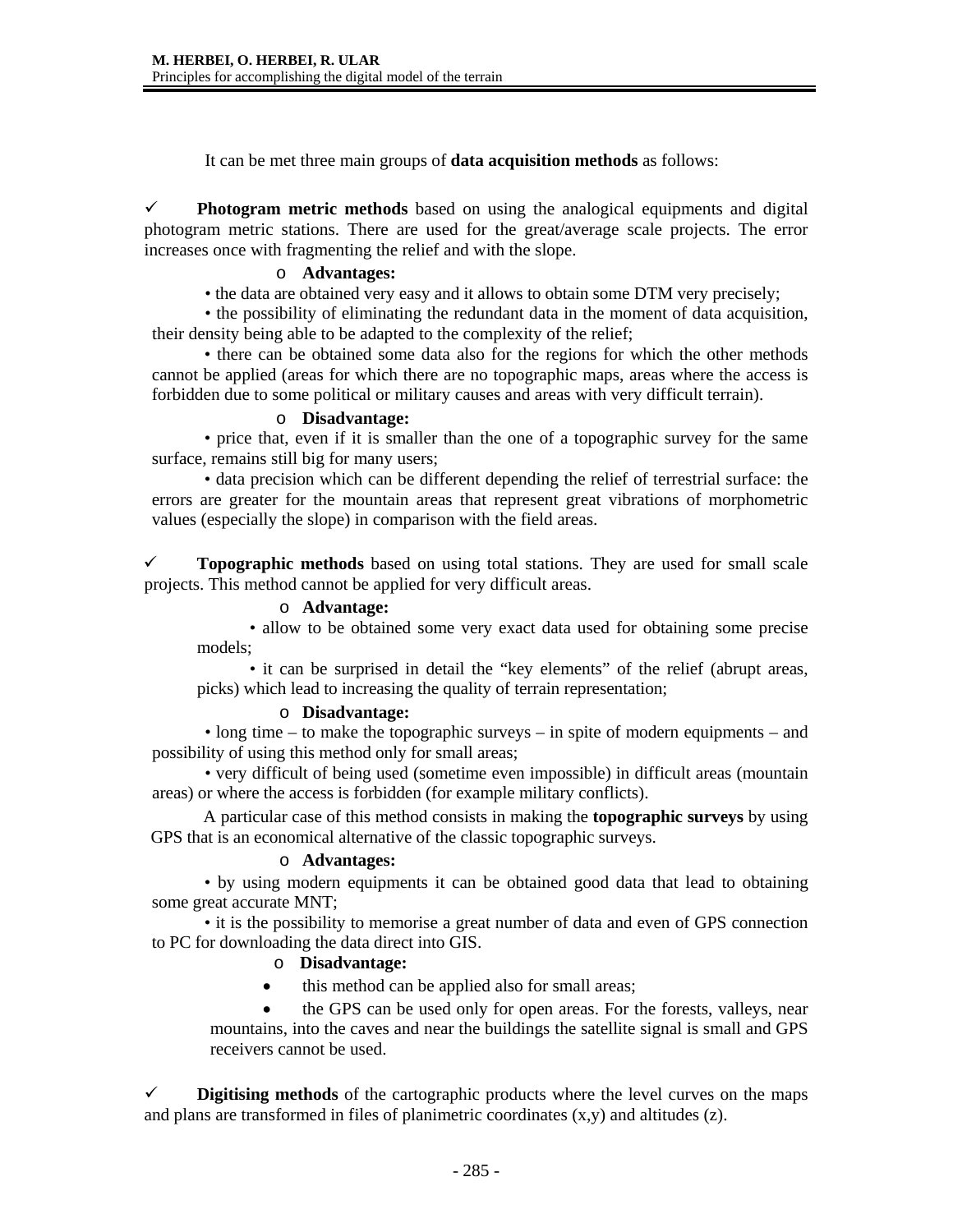#### o **Advantages:**

• maps on papers are very used, they are cheep and they have a different scales;

• the existence of printed maps in different periods of time allows for the same territory to be studied in evolution perspective;

• the existence of many thematic maps, which, even are not used for MNT, can be very useful for a morphologic analyse by using SIG.

#### o **Disadvantage:**

• the level curves represent values from the initial set of data extracted from the field. For obtaining a MNT there are used a second interposing (between the level curves), so it is explained the small precision of digital model;

• producing some errors in the moment of digitising the level curves;

• concentrating the data along the level curves and their absence between the curves;

• lack of data in case of picks, rock areas, chine;

• the topographic maps do not surprise enough elements of detail in order to be used for making very precise digital models necessary in simulation processes where it is needed supplementary data.

If we do not have this kind of supplementary information we can consider that the slope between the two level curves increases or decreases uniform that leads to uniforming the relief into the spaces between the isolines.

**Building the model** consists in creating a continuous area by using the interposing method starting with the data collected from the field by using one of the above mentioned methods.

**There are no universal algorithm of interposing** good for all applications and each method has a series of advantages and disadvantages.

Many times the user is forced to choose a method taking into account the methods put under his disposal by the GIS manufacturer.

### **2.2. Classification of interposing methods**

### ¾ **Depending on the grade of altering the initial data:**

- **exact** (when the obtained model keeps the values of initial data);
- **inexact** (when the initial values are altered).

### ¾ **Depending on the number of values taking into calculation:**

• **global,** which use all the values simultaneously;

**local** when in order to calculate the new values there are used only the known values from the neighbourhood.

## **The algorithms of interposing used for generating a DTM are usually exact and local.**

*Linear interposing* is one of the methods used for obtaining a DTM of raster type by using level curves of a topographic map. The quality of this model has evident errors. The histogram of such model has a laced surface, with many picks correspondent to the values of the level curves which proves that the data have a greater density along the isolines than in the space between them, this model having the "mark" of initial topographic map.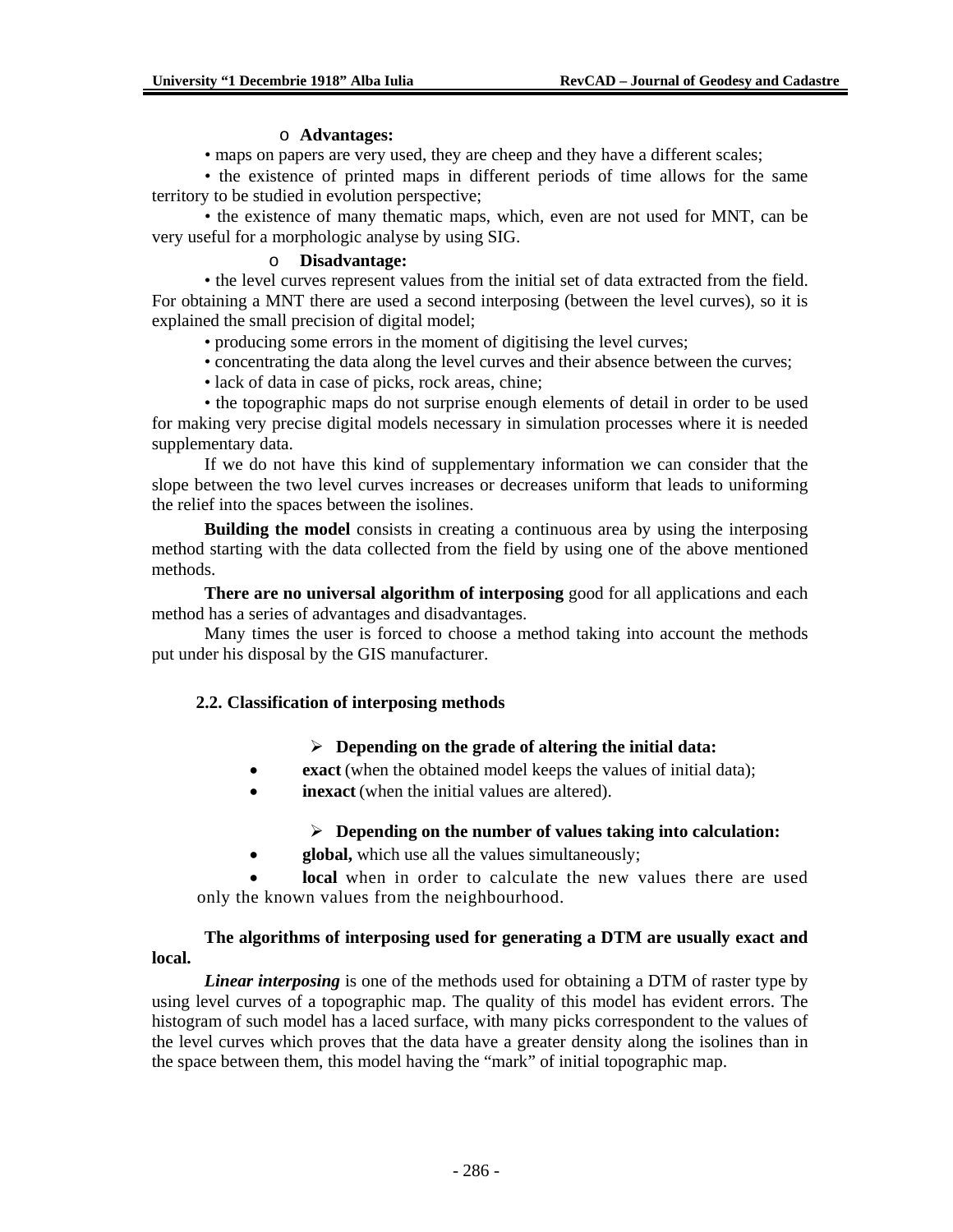## **3. Accuracy of Digital Terrain Models**

The quality of digital terrain models is determined by how accurate the pixel values (in case of a DEM) or its equivalent in other models is. The accuracy of DTMs is a function of a number of variables:

- terrain roughness
- accuracy of data source
- method of data acquisition
- sampling density
- interpolation algorithm
- vertical resolution

## **4. Example of generating a DTM for the Jiu Valley Mining Basin**

A *contour plot* (Fig. 2) connects points having some features (climatic, geographic, economic, etc.) in common. These are also known as *isolines*, *isograms or isopleths*. Mathematically, a contour connects two points where a function has the same value for both the points i.e. given a value *z*, the contour plot connects the point *x, y* provided the *z*-value occurs at both. This can be used for 2D representation of 3-D surfaces.



Fig. 2 The Site-level curves

The interposing methods type triangulation one after whom it is obtained a TIN structure **(Triangular Irregular Network)** (Fig. 3)**,** are also multiple. The best one is *Delaunay Interposing* that allows to be obtained some perfect triangles inside a circle so the distance between the points from the picks of the triangle is always minim.

**For each triangle** there are memorized the coordinates and attributes of the three picks, topology and slope and declination direction of the triangle surface.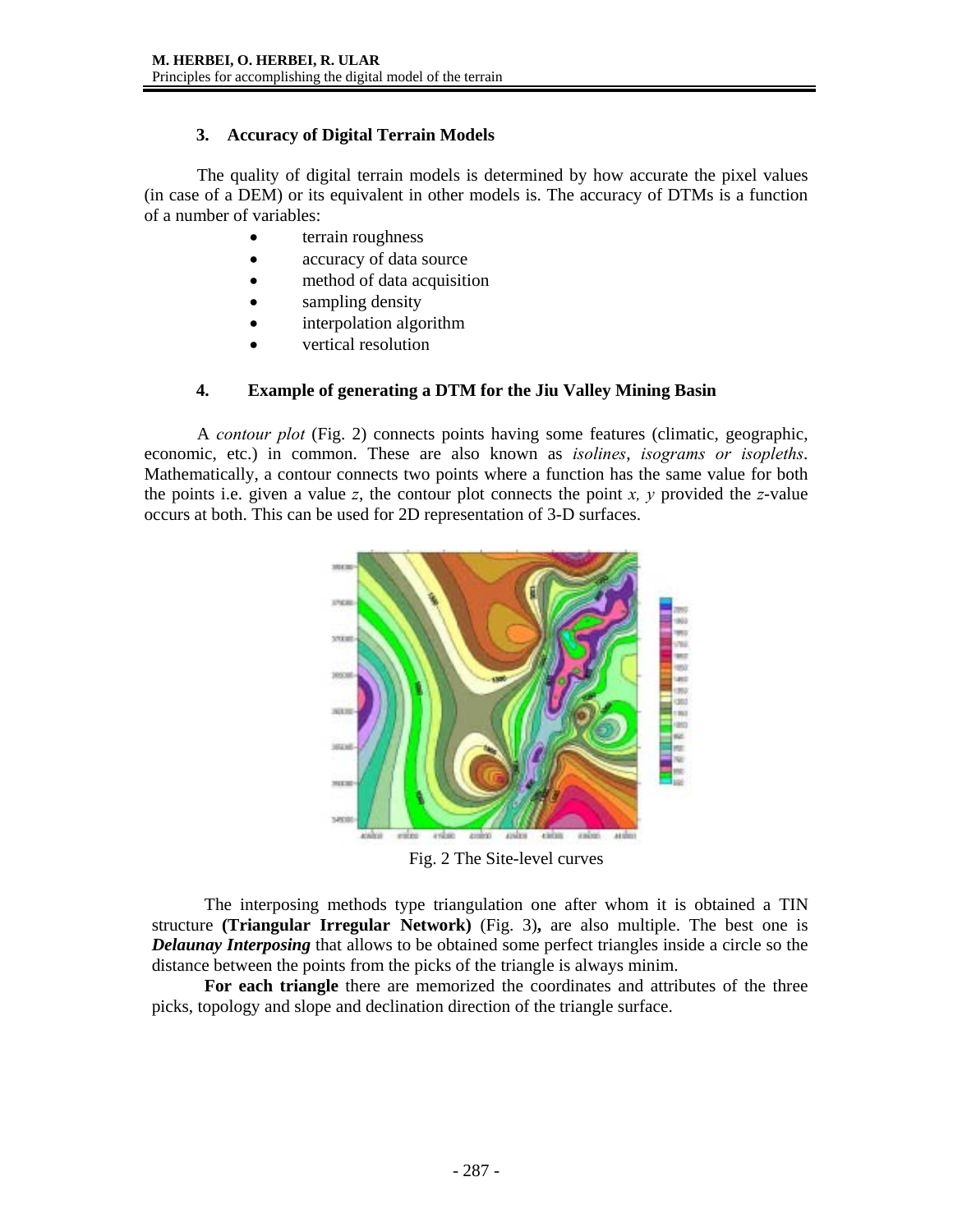

Fig. 3 Elaboration of TIN structure

*Three dimensional visualization* (Fig. 4, Fig. 5) is the preferred way of visualization to comprehend the actual terrain of any place. This can be achieved by techniques using wire frame models or rendering from a 3-D plane to a 2-D plane. For added realism, image based information is added to the rendered primitives. This kind of texture mapping serves to increase the visual appeal and increase the vivid detail. This is popularly known as *draping*, and leads to a greater understanding of patterns in the image and how they relate to the shape of the earth's surface.



Fig. 5 The 3D Surface model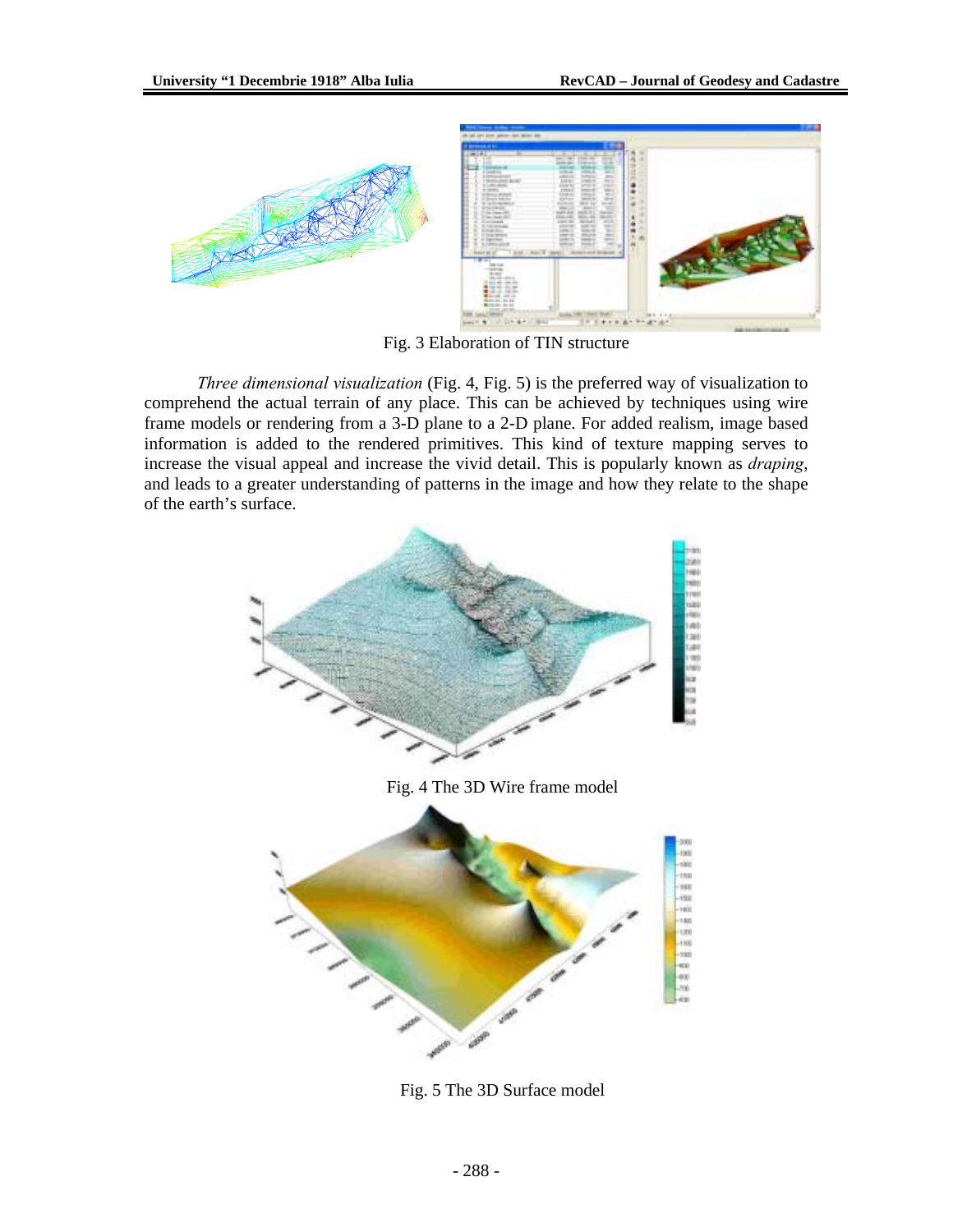## **5. DTM Interpretation**

The analysis of DTMs to extract terrain parameters is termed DTM interpretation. The extraction can be performed by either visual analysis (using visualization techniques, discussed in the next section) or quantitative analysis (interpretation). The analysis can be grouped into *general geo-morphometry* or *specific geo-morphometry*. General geomorphometry deals with quantification of general surface characteristics such as slope, gradient or aspect.

The concept of measuring slope from a topographic map is a familiar one for most professionals in the landscape planning/surveying professions. Slope is a measurement of how steep the ground surface is. The steeper the surface the greater the slope. Slope (Fig. 6) is measured by calculating the tangent of the surface. The tangent is calculated by dividing the vertical change in elevation by the horizontal distance. If we view the surface in cross section we can visualize a right angle triangle:



Slope is normally expressed in planning as a percent slope which is the tangent (slope) multiplied by 100.

### *Percent Slope = Height / Base \* 100*

This form of expressing slope is common, though can be confusing since as 100% slope is actually a 45 degree angle due to the fact that the height and base of a 45 degree angle are equal and when divided always equals 1 and when multiplied by 100 equals 100%. In fact slope percent can reach infinity as the slope approaches a vertical surface (the base distance approaches 0). In practice this is impossible in a gridded database since the base is never less that the width of a cell.

S*lope* is an attribute to define surface and comprises gradient and aspect. When written in the form of a mathematical equation g*radient* (usually calculated in degrees) refers to the first vertical derivative of altitude and represents the rate of change in its magnitude over distance. Similarly a*spect* is the first horizontal derivative of the altitude and represents the direction of the slope . The formulae for calculation of slope are mentioned below:

Gradient = 
$$
\sqrt{\left(\frac{\Delta z_x}{\Delta x}\right)^2 + \left(\frac{\Delta z_y}{\Delta y}\right)^2}
$$
   
Aspect = tan<sup>-1</sup> $\left(\frac{\frac{\partial f}{\partial x}}{\frac{\partial f}{\partial y}}\right)$ 

The curvature (convexity / concavity) of the terrain can be determined by the second order derivatives. Curvature of the surface helps define the movement of masses.